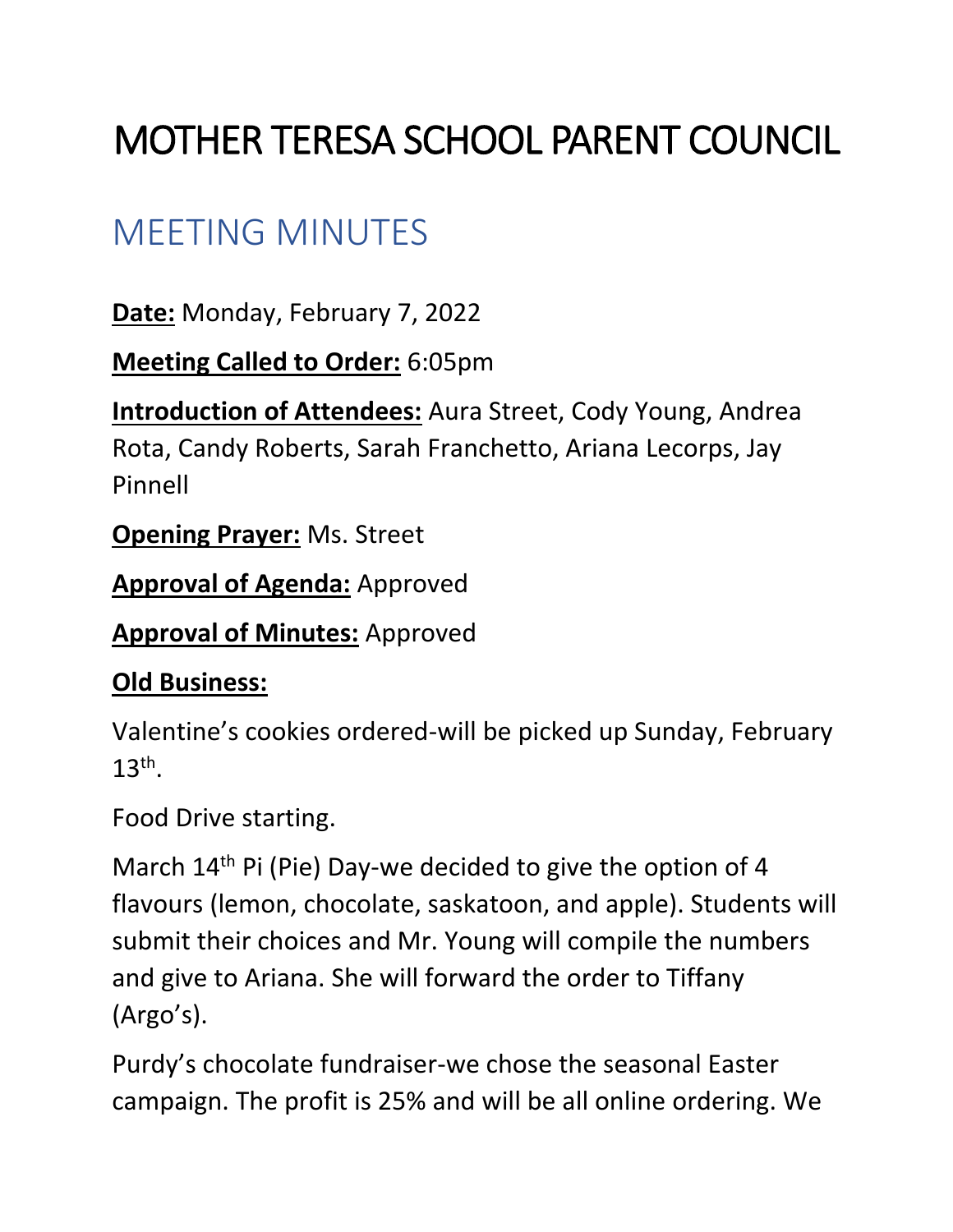will start it March 1<sup>st</sup> and the cut off will be March 29<sup>th</sup>. Sarah will set it up and it will be in the March newsletter.

#### **New Business:** None

## **Teacher Report:**

Kindergarten mom had an idea for Sunset Gourmet fundraiser. Tanya not interested at this time so was forwarded to Parent Council. Decided to table it for next fall as we have fundraisers already set for February through April. Another option is to replace the kindergarten bacon fundraiser with this next year for something new and fresh.

## **Principal's Report:**

MTS will be attending the St. Mary's play Matilda Jr. on May 12<sup>th</sup>. Tickets are \$4.00 and we need 255 tickets for a total of \$4020.00. Six buses are estimated to be needed for cohort purposes (did that change with restrictions lifting?). Each bus costs \$80.00 for a total of \$480.00. Grand total for the outing is \$1500.00. The morning kindergarten class will miss out as there is only 1 showing in the afternoon.

Shrove Tuesday-pancakes, sausage, and fruit being provided. Nothing extra needed.

School Fees-outline of all field trips. Grade 5/6 curling went up in price to \$15.00 from \$13.00 if they decide to do it. OSC fee breakdown of full time slots and broken down into smaller sessions for am and pm for extra options to parents.